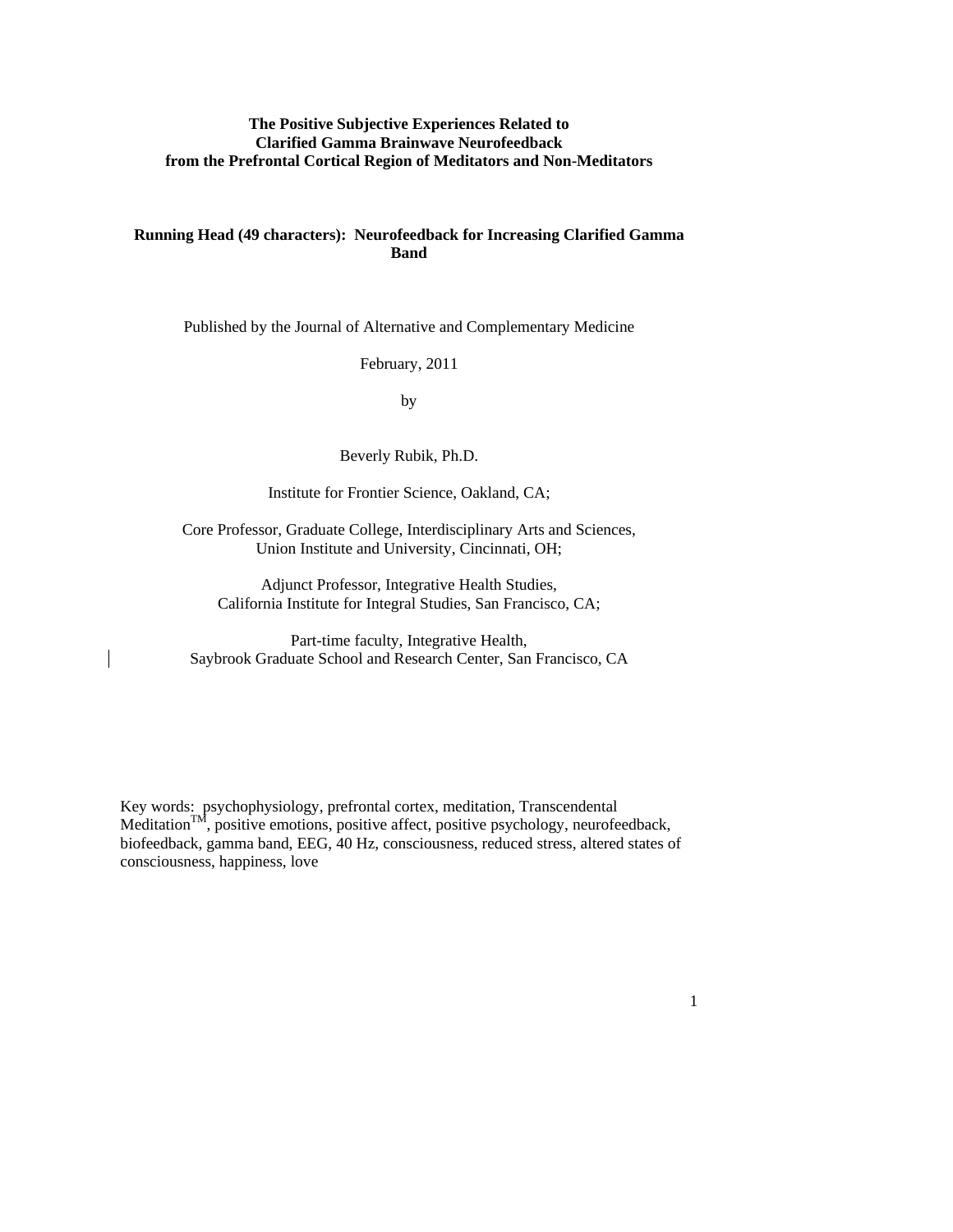#### **Abstract**

*Objective*: (1) To explore the inner experiences associated with increased production of gamma brainwaves in neurofeedback; and (2) to measure and compare neurofeedbackenhanced increased output from the prefrontal cortical region of meditators and nonmeditators, using the Peak Brain Happiness Trainer<sup>TM</sup> neurofeedback system. *Design*: Controlled pilot study; single session per subject *Setting*: Non-profit laboratory in the United States *Subjects*: Twelve (n=12) adults in 2 groups: six practitioners of Transcendental Meditation<sup>TM</sup>; six controls Measures: Self-assessed inner experiences and measurements of clarified gamma output at prefrontal cortical region *Results*: (1) Self-assessed descriptions were comparable for both groups; (2) the

associations of 16 supplied descriptors with the neurofeedback experience were comparable for both groups and showed highest scores for "happy"  $(p<0.0001)$  and "loving" (p<0.0001), and lowest scores for "stressed" (p<0.0001) and "disappointed" (p<0.0001); (3) baseline measures were comparable for both groups; (4) both groups were able to increase gamma using neurofeedback (p<0.01); (5) meditators produced greater increases over controls (p=0.02).

*Conclusions*: The inner experience associated with increased clarified gamma amplitude from the prefrontal cortex apparently involves positive emotions of happiness and love, along with reduced stress. Meditators achieved greater increases in gamma band from the pre-frontal cortical region during neurofeedback over controls.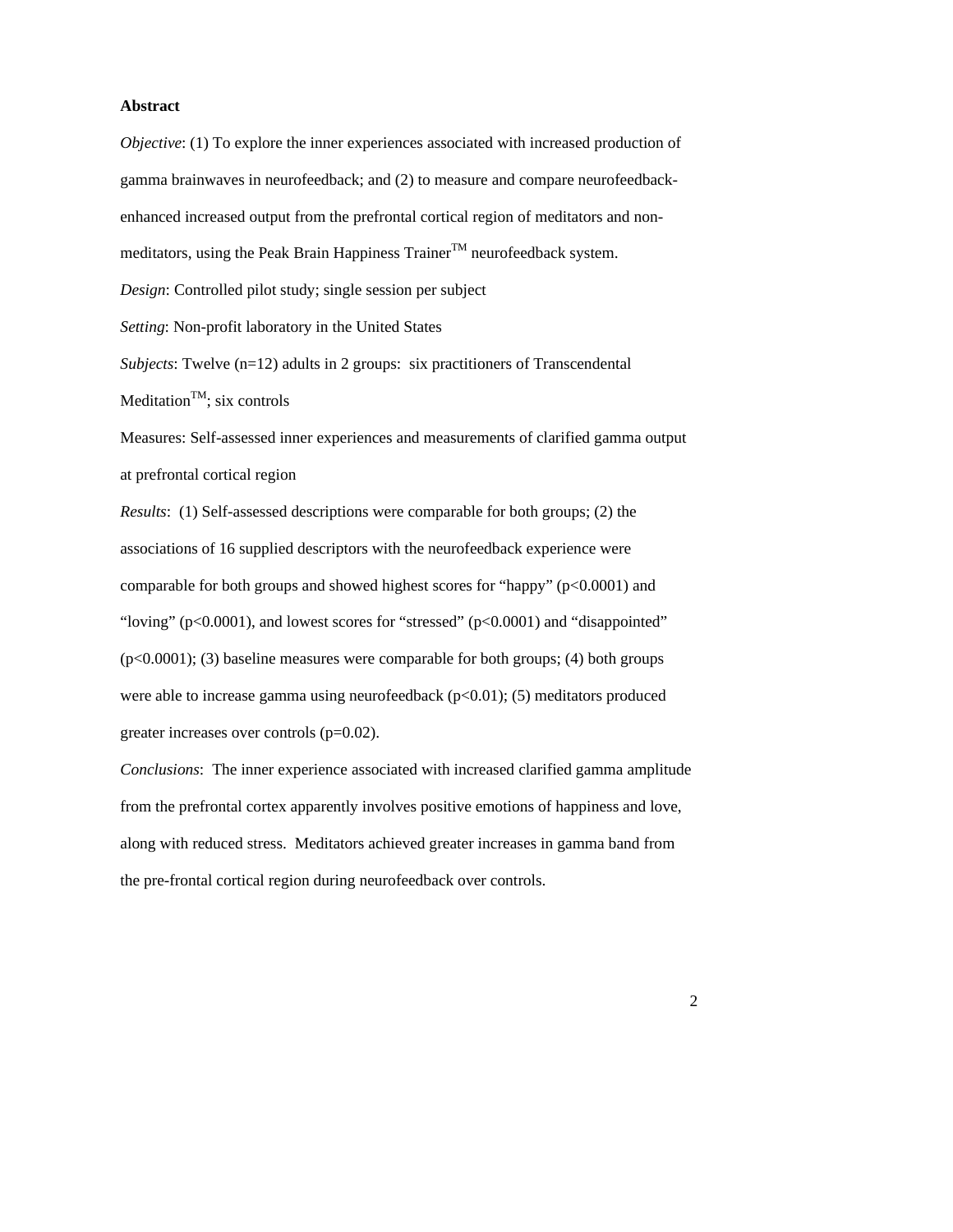## **Introduction**

The 40 cycle-per-second or Hertz (Hz) rhythm in the electroencephalogram (EEG) is part of the gamma band (>30 Hz) and appears to be ubiquitous throughout the brain. It originates in the reticular and intralaminar nuclei of the thalamus and repeatedly sweeps the cortex from frontal to occipital cites<sup>[1](#page-16-0)</sup>. Magnetoencephalographic and EEG investigations suggest that **EEG** near 40 Hz may have a unique role as the "event binding rhythm"--binding together neural representations of simultaneous events into a unified whole<sup>[2](#page-16-1)</sup>. Francis Crick considered the 40 Hz rhythm a "neural correlate of consciousness".<sup>[3](#page-16-2)</sup> The gamma band appears to be correlated with the brain metabolic rate, suggesting that there is probably an important purpose for such energy expenditure<sup>[4](#page-16-3)</sup>.

**Deleted:** 40 Hz

Until recently, relatively few EEG studies on the 40 Hz rhythm have been performed because of methodological problems. Much of the gamma band signal is absorbed by the scalp and brain meninges, so that its measured amplitude on the skin appears to be very small, although EEG recordings made during brain surgeries have shown that on the cortical surface, it is much larger. Over past decades, analog EEG systems could not record fast enough above 32 Hz, but this was resolved by digital recording. A remaining problem is contamination by electromyographic signals from muscle contraction which also produces 40 Hz signal. In this study, a new computational approach, called Neureka!, a proprietary method for clarifying the 40 Hz rhythm in the EEG (signified in this paper as "clarified 40 Hz"), to eliminate most of the EMG contamination, was used both to measure the 40 Hz rhythm and for neurofeedback training<sup>[5](#page-16-4)</sup>.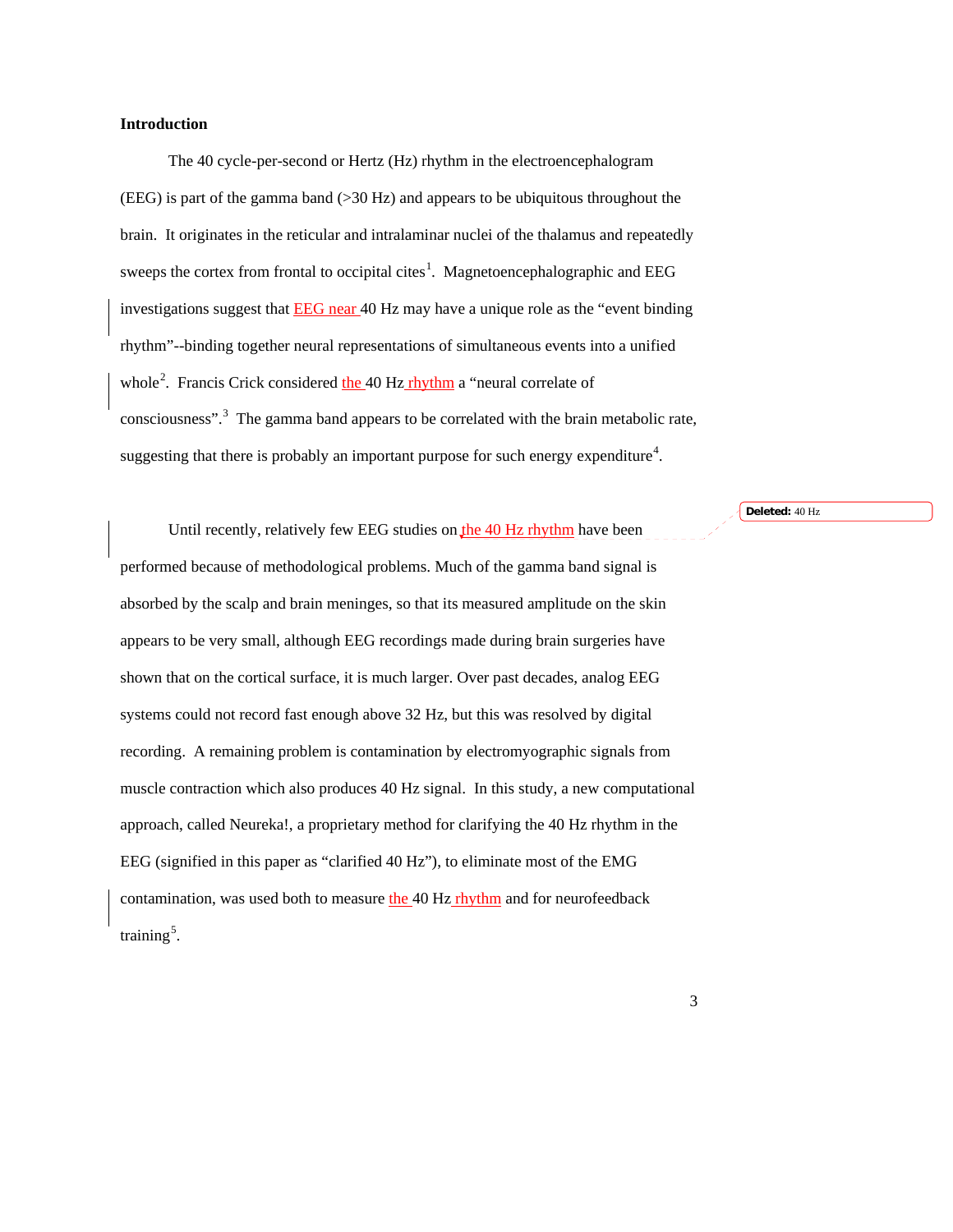The frontal lobe of the brain is thought to be associated with more conscious aspects of mental functioning, including the power of will and intention, the focus of attention, and the experience of oneness.<sup>[6](#page-16-5)</sup> In certain types of yoga, meditation and related practices, there is increased activity in the frontal lobe. Studies on meditators<sup>[7](#page-16-6)[8](#page-16-7)[9](#page-16-8)</sup> have shown that the 40 Hz rhythm, in some cases measured from the prefrontal cortical area, is intensified during meditation, and is apparently associated with feelings of kindness and compassion. A study on Tibetan Buddhist meditating monks showed enhanced emission of 25 to 42 Hz brainwaves from this region that correlated with heightened experiences of compassion and clarity of meditation, on a moment-to-moment basis $^{10}$  $^{10}$  $^{10}$ . The monks also produced more gamma band before, during, and after meditation than controls.

Meditation experience is correlated with increased EEG coherence<sup>11</sup> that stabilizes beyond meditation<sup>12</sup>. In many circumstances, EEG coherence may increase brain processing capacity, which may therefore improve test performance of meditators in tasks such as neurofeedback. Indeed, the observed effects of meditation practice on brain function from various studies show increased brain processing capacity and improvements in cognitive function $13$ .

Preliminary data that we collected from a number of volunteers informed this study and contributed to its design. The data, unpublished, suggested that increased clarified amplitudes of gamma band from the prefrontal cortex in both meditators and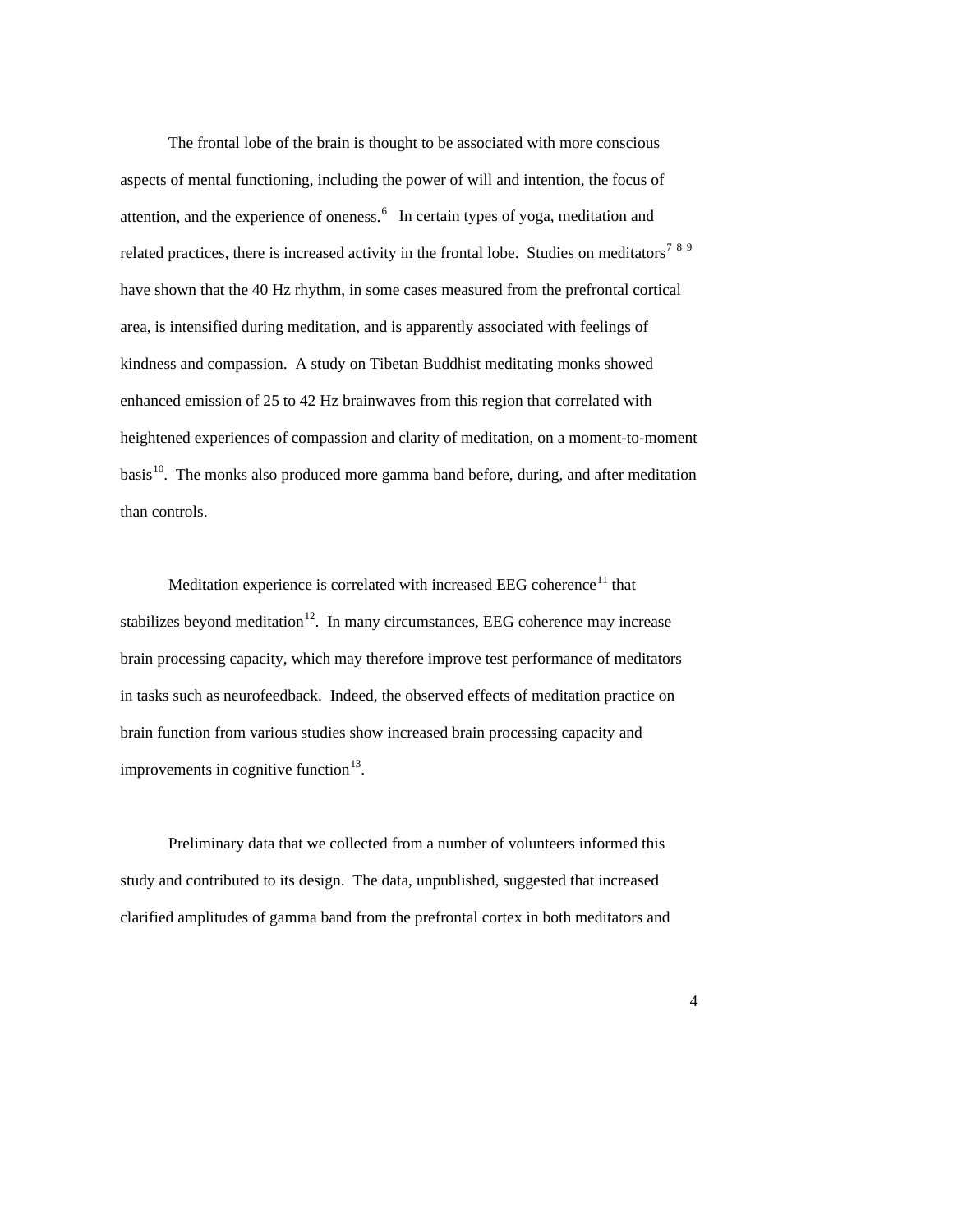non-meditators is associated with feelings of satisfaction, gratitude, compassion, and love,.

In this pilot study, we investigated practitioners of Transcendental Meditation(TM)<sup>TM</sup> as taught by Maharishi Mahesh Yogi and his lineage. This is one of the most commonly practiced forms of meditation in the West, with over 600 published studies carried out at over 120 institutions since 1963. It is a mental technique that does not require any specific mental ability, such as concentration. TM utilizes a mantra, a word with phonetic qualities, to turn the mind inward toward its source.

The purpose of the present pilot study is to explore the 40 Hz rhythm from the prefrontal cortex by using neurofeedback to enhance it and learn more about its associated inner experience. This is the first study that we have identified that explores the 40 Hz rhythm in the EEG from the prefrontal cortex using neurofeedback. We posed the following research questions: (1) What is the inner experience associated with increased clarified 40 Hz enhanced by neurofeedback? (2) How do meditators and nonmeditators compare in producing clarified 40 Hz from the prefrontal cortical region at baseline and under neurofeedback conditions?

We expected advanced meditators to have greater facility than nonmeditators in their awareness and description of inner states as well as being better able to engage in various states described to them, and hence, more responsive to neurofeedback. Our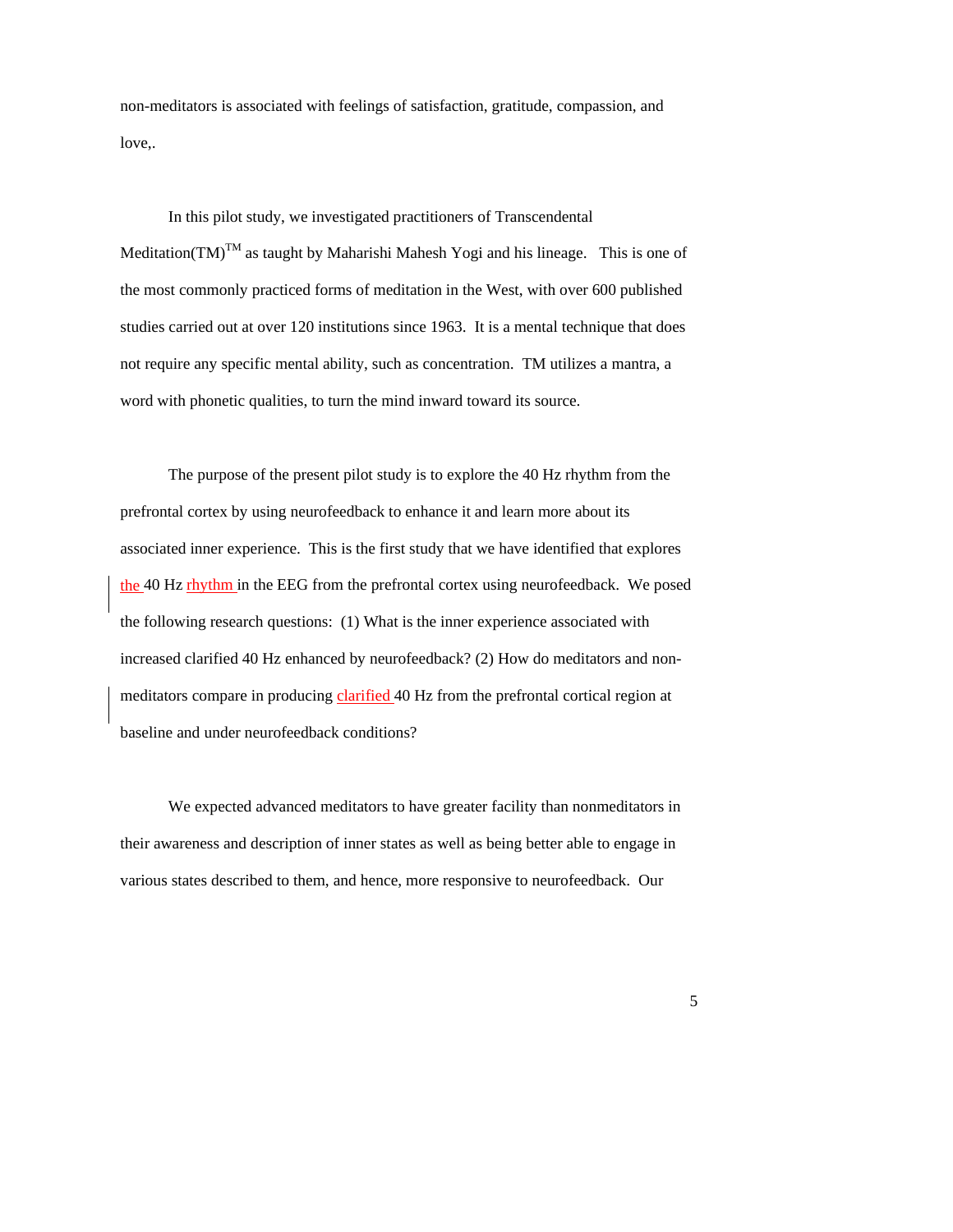purpose was not to assess 40 Hz emission during meditation, but rather, only during neurofeedback.

## **Materials and Methods**

### *Participants*

Two groups of volunteers gave informed consent. One consisted of advanced practitioners of Transcendental Meditation<sup>TM</sup> (TM) ,and the other, a control group of nonmeditators. Subjects were recruited by advertisement on Craigslist.org, word-of-mouth, and by emailing two regional colleges. The following criteria were used:

(1) Exclusion criteria for both groups: any psychiatric diagnoses; any diagnoses for any serious acute or chronic degenerative diseases including cancer, heart disease, stroke, and/or AIDS; any prescriptions for psychiatric drugs except for regular doses of hormones (birth control pills, hormone replacement therapy, thyroid hormones); use of recreational drugs; consumption of more than 10 ounces of alcoholic beverages per week; a diagnosis of Attention Deficit Disorder or Attention Deficit and Hyperactivity Disorder; complaints of "brain or mind fog", or emotional difficulties; pregnancy; prior familiarity with the Peak Brain Happiness Trainer<sup>TM</sup> (PBHT) and more than 5 sessions of any neurofeedback training in the past.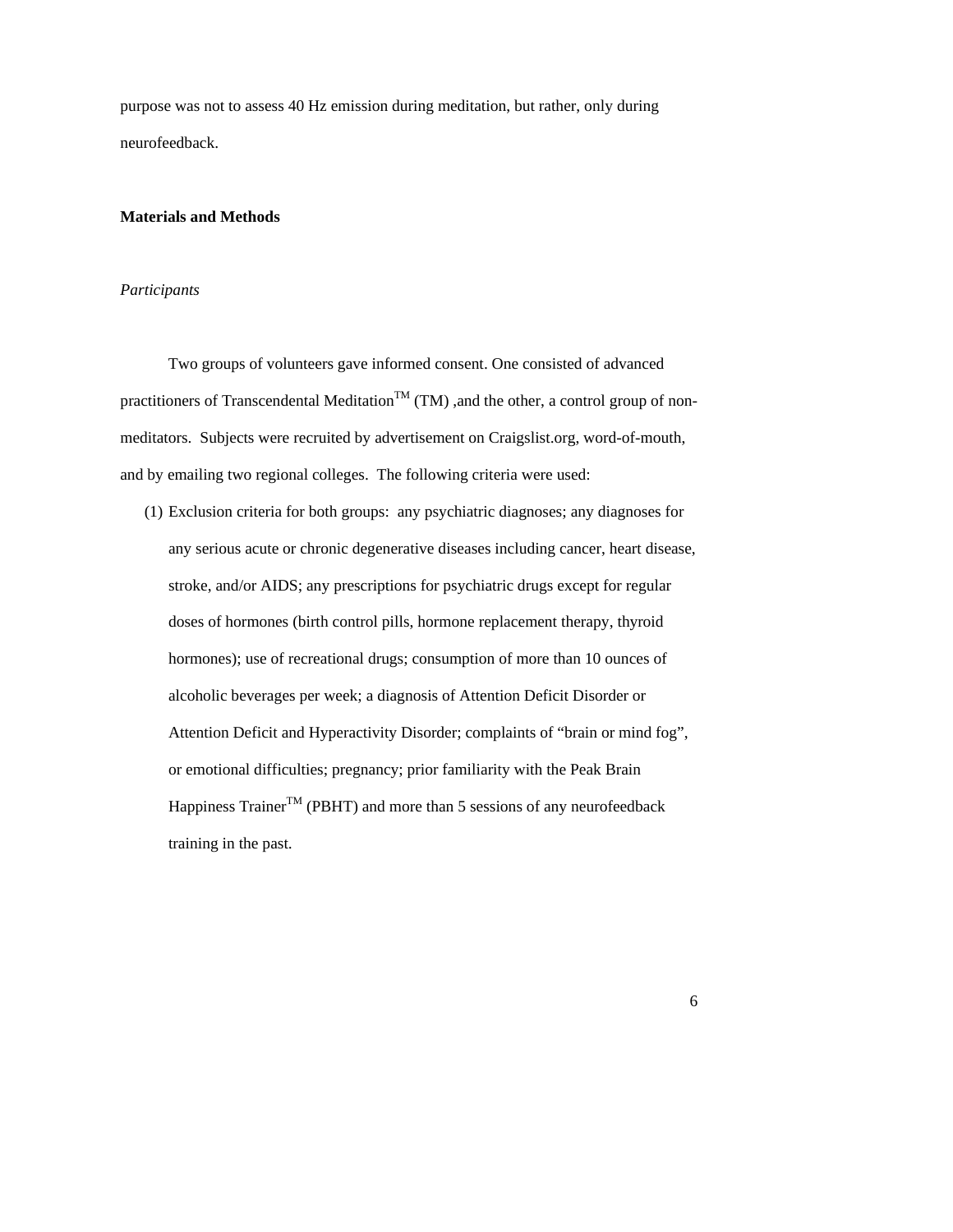- (2) Inclusion criteria for meditators: persons from 18 to 75 years of age in good health who have 10 to 20 years of experience practicing TM and who practice regularly at least 3 times per week.
- (3) Inclusion criteria for controls: persons from 18 to 75 years of age in good health who have either no meditation experience whatsoever, or who have meditated for less than 6 consecutive months.

The meditation group (n=6) consisted of 5 females and 1 male with an age range of  $38 - 60$  years old, and a mean age of 51. The control group (n=6) consisted of 4 females and 2 males with an age range of 31 - 62 years old, and a mean age of 49. The mean number of years of meditation practice for the meditation group was 15.7 years, and all meditated at least once daily. All subjects were Caucasian except for one female in the control group, who identified herself as part Native American.

#### *Instruments*

The PBHT by NeuroTek was used in its single-channel feedback mode for measurement of clarified 40 Hz and neurofeedback. Three sponge-capped recording electrodes moistened with saline solution were placed on the head, including one at the FPz point (prefrontal cortical region of the brain), a reference electrode on the left ear, and a ground electrode on the left temple. The PBHT clarifies the 40 Hz rhythm from the prefrontal cortical region by filtering out signal artifact due to facial muscle tension and movement using a proprietary software algorithm—the Neureka! Protocol-- to train what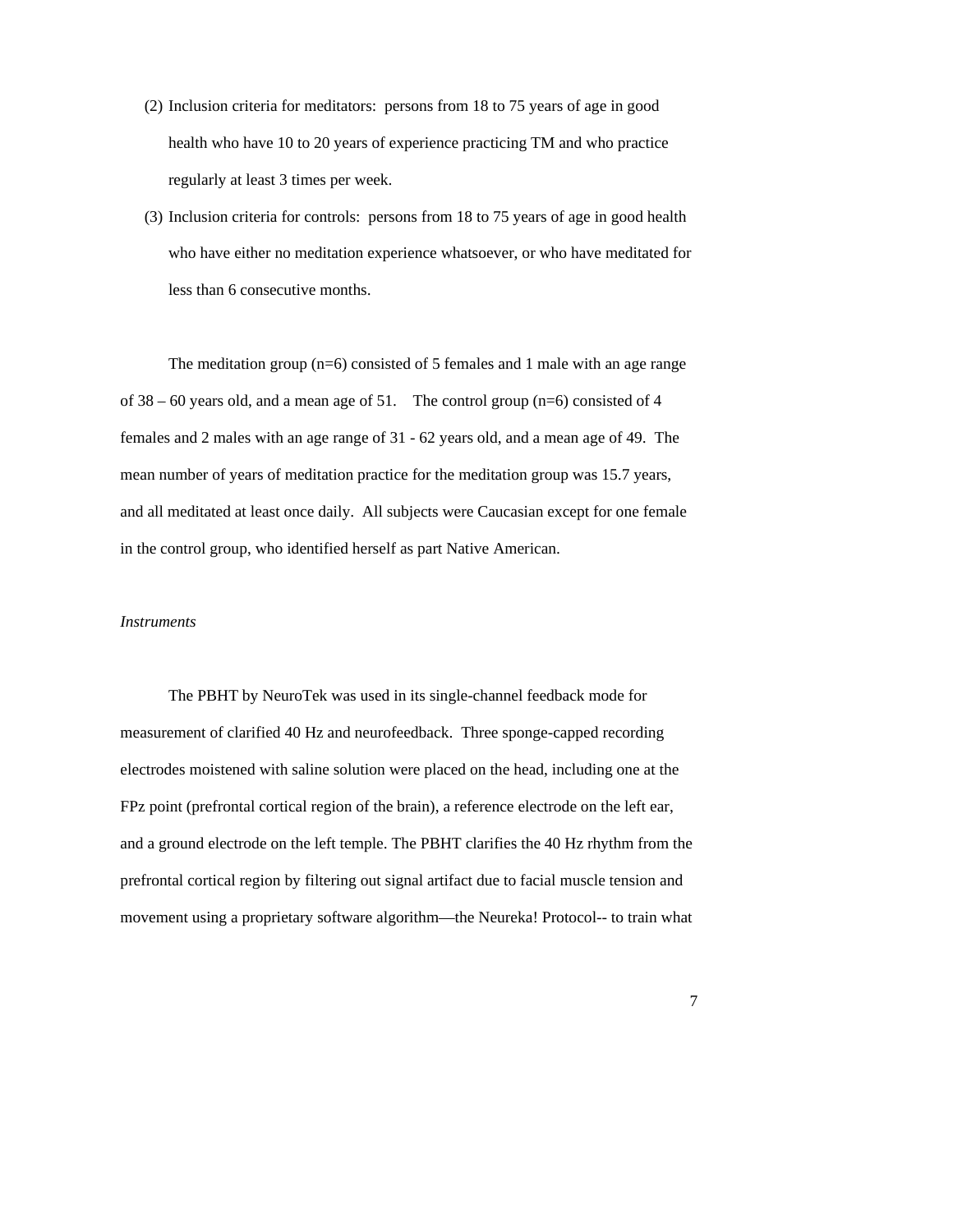is called the Neureka! experience, which Cowan hypothesizes to be related to the processing of new learning and its reinforcement by positive feelings<sup>[14](#page-16-13)</sup>. The PBHT neurofeedback device (NeuroTek, [www.peakachievement.com](http://www.peakachievement.com/)) was interfaced to a Hewlett-Packard Pavilion notebook computer running Windows XP and Study Protocol 3 for clarified 40 Hz measurement and training within the Bioexplorer neurofeedback software, receiving input from a wireless data transmitter, mounted on an elastic headband (SensorBand<sup>TM</sup>) on which the 3 electrodes (Sensors) were also mounted.

## *Experimental Procedure*

Participants were tested seated at the computer in the laboratory with the experimenter present in single-blinded sessions that lasted about 1.5 hours. Electrodes were connected to them through the headband configuration described above. Without divulging what type of brainwave signals were being measured, a brief explanation of the procedure was provided. Subjects were instructed to keep their facial expression constant during testing, and to notify the experimenter if they have moved their facial muscles. Subjects were asked to do the following tasks in 4 stages: (1) to explore the clarified 40 Hz neurofeedback in order to describe the associated inner experience; (2) to engage for 2 minutes in each of 16 different experiential states each represented as a descriptive word or phrase, and to decide, by comparing their momentary experience to the strength of the feedback signal, how strongly these descriptors correlated with increases in clarified 40 Hz; (3) to engage in a neutral state to measure baseline values of clarified 40 Hz; and (4) to quickly produce their maximum value of clarified 40 Hz using neurofeedback.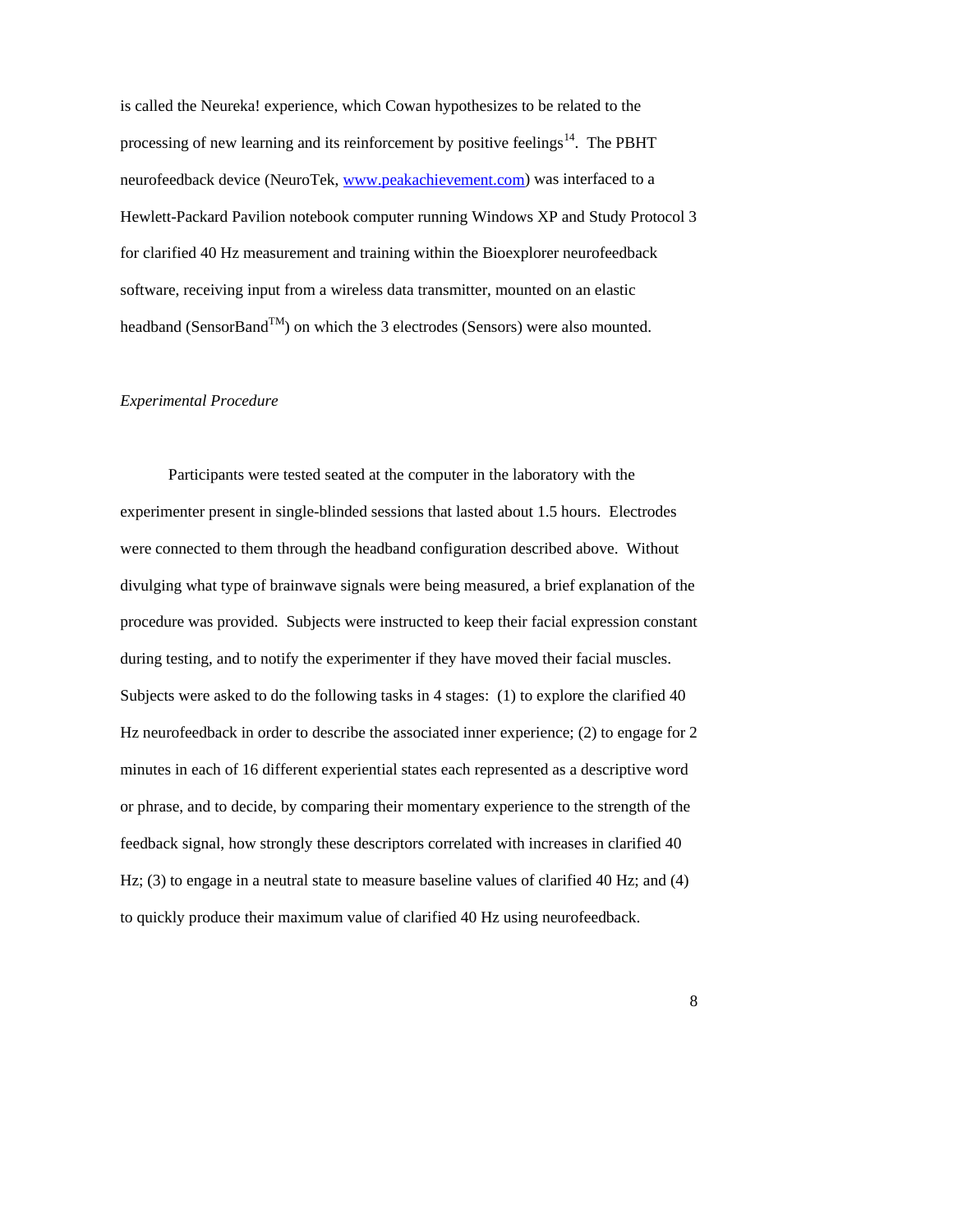(1). During their 15 minutes exploration of the clarified 40 Hz neurofeedback, subjects received unlabelled feedback in the form of sound (tones that varied in pitch) and/or visual feedback (bar graphs, numerical displays of values of the signal shown in arbitrary units, and a graph of the clarified 40 Hz signal over time) provided in real-time, related to the task at hand--improving their score by changing their brainwaves. Subjects were then asked to describe, in their own words, their inner experience when neurofeedback indicated improved scores. The question posed to them was, "What words and/or phrases describe your inner experience when the sound or visual feedback indicates that you have raised your score in this neurofeedback program?"

(2). To assess the relationship, if any, between experimenter-provided descriptors of inner experience and the clarified 40 Hz neurofeedback experience, the following was done. Sixteen descriptors of various experiences were utilized in the same randomized sequence, spoken orally to each subject, who was then given up to 2 minutes to attempt to engage in the experience associated with the word, either by recalling a particular experience that elicited it, or by other means. The 16 descriptors utilized were selected from preliminary data, with the expectation that most would be positively associated with the clarified 40 Hz neurofeedback experience, and the rest either neutral or negatively associated. The 16 descriptors used were, in random order: disappointed, concentrating, loving, fully aware, alert, stressed, anticipating good, resting comfortably, aha! (as in discovery), peaceful, bored, grateful, happy, mindfully watching, satisfied, and focused. The question posed to them was, "By taking note of the moment-to-moment fluctuations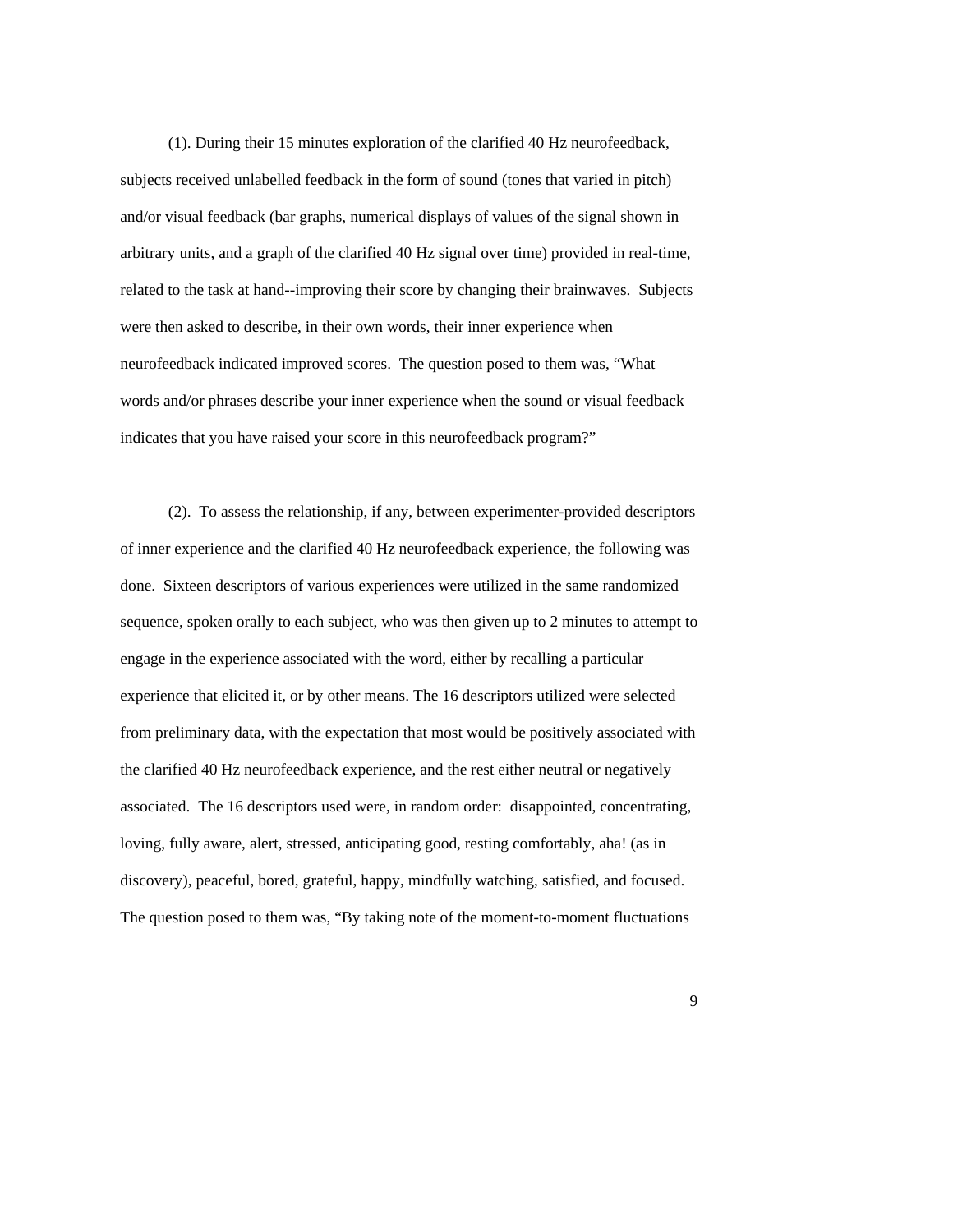in the intensity of your inner experience of \_\_\_(descriptor)\_\_\_ and the changes in the score, what is their relationship?" The following scale was provided to them to ascertain a score: -100 = extremely strong negative; -80, very strong negative; -60, strong negative; -40, moderate negative; -20, mild negative; zero, no relationship; +20, mild positive; +40 moderate positive; +60, strong positive; +80, very strong positive; and +100, extremely strong positive relationship. A follow-up question was given after their response to each descriptor, "How successful were you at creating the experience of \_\_\_(descriptor)\_\_\_ in your mind?" The following scale was provided to them to ascertain a score: 0=no experience; 20=mild experience; 40=moderate experience; 60=strong experience; 80=very strong experience; and 100=extremely strong experience.

(3). Subjects were asked to produce a particular state for one-minute recording time, to obtain their clarified 40 Hz neurofeedback score in a "neutral baseline" condition, related to "neutral mind" in Tibetan Buddhist meditation<sup>15</sup>. They were not told that this was a "baseline" state. The following directions were given to them: "Please keep your eyes open and fixated. I would like you to maintain a relaxed, neutral state in which your emotional state is neither pleasant nor unpleasant. Try to be in the most ordinary state without being engaged in an active mental state such as voluntarily remembering or planning something or actively looking at an object." The average values of clarified 40 Hz for the one-minute period were recorded along with the standard deviation.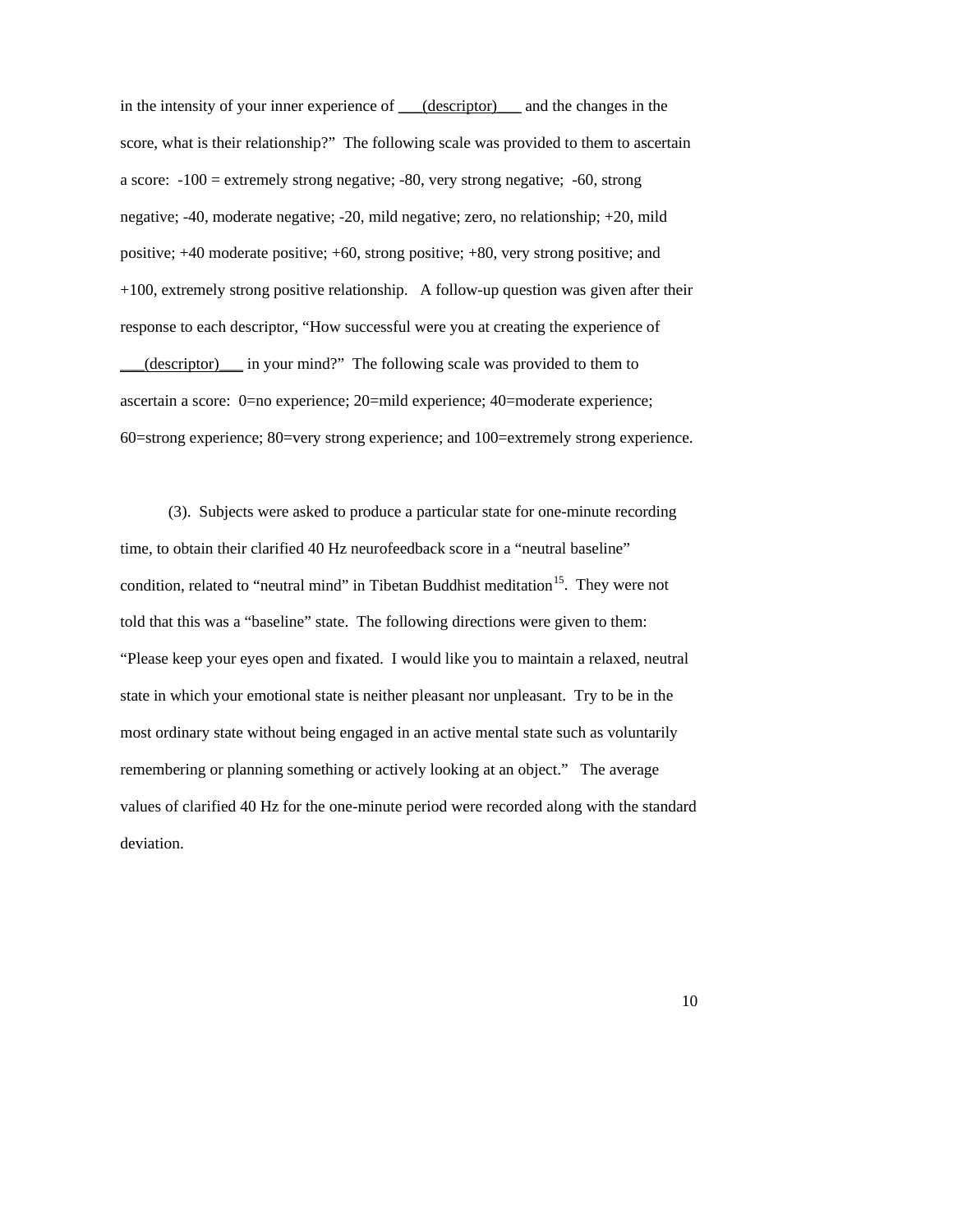(4). Subjects were cued to work with the clarified 40 Hz neurofeedback in attempt to produce the largest score for 3 periods of 3 seconds each, separated by 20 second rest periods. To assist them, they were told the three strongest descriptors that they perceived to be related to the neurofeedback experience. Specifically they were told, "You may wish to refer back to your trial with [descriptor x, y, or z], during this task, but you are free to do whatever will work best to produce the highest score." The 3 values of the 3-second trial periods were recorded.

#### *Data Analysis*

All data were entered into Excel spreadsheets. For (1), the subject-provided descriptions of the clarified 40 Hz feedback experience for both groups were qualitatively compared. For (2), all data for which subjects indicated they had not achieved the described state with a self-assessed score of greater than +20 were discarded from statistical analysis. Only 5 of the 192 data points were eliminated—4 of them for the adjective "bored". Then the average scores of the two groups for each descriptor were calculated, along with standard errors, and compared using a two-tailed t-test. Since none of these between-group tests proved significant, the groups were pooled and the means for each descriptor were tested by single-tailed t-tests to determine if they were significantly different from zero. For (4), the mean of the 3 values for each subject's enhanced clarified 40 Hz neurofeedback score was calculated. The percentage difference between the average score during clarified 40 Hz neurofeedback and the baseline measure (3) was calculated for each subject. These data were then analyzed by a  $2x2$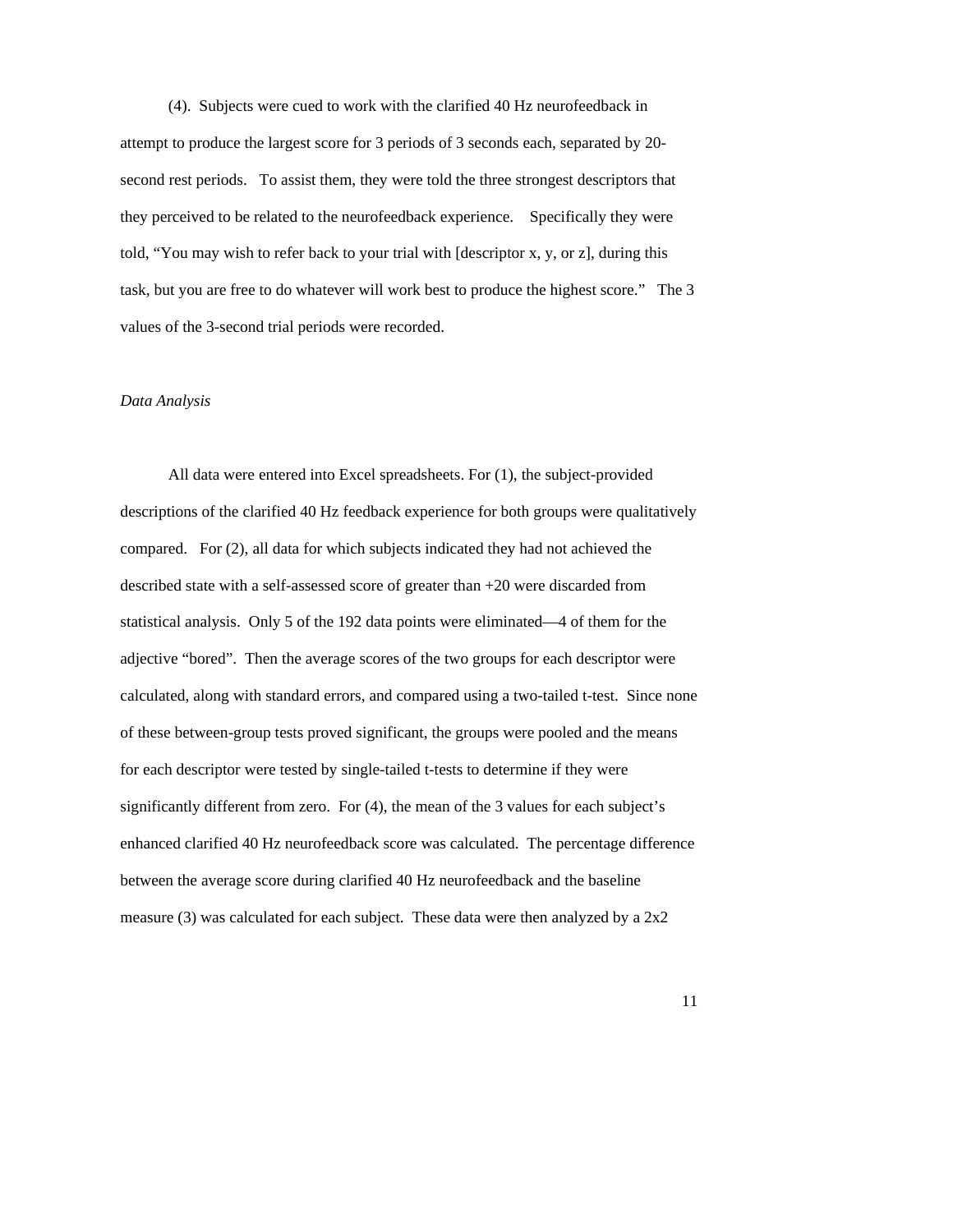Analysis of Variance with Group (meditators vs. controls) and Test Condition (baseline vs. average *highest clarified* 40 Hz neurofeedback score) as factors.

**Deleted:** highest

# **Results**

Tables 1 and 2 show the subjects' self-descriptions of the clarified 40 Hz neurofeedback experience.

--INSERT TABLE 1 FOLLOWED BY TABLE 2 HERE—

Every description of the experience featured positive feelings or spiritual experiences. Joy and love were found to be the most common themes. No subject gave a negative description of the neurofeedback experience.

 The relationships of 11 of the 16 descriptors with the clarified 40 Hz neurofeedback were significantly positive. See Figure 1.

--INSERT FIGURE 1 HERE---

The results were comparable for both groups for all the descriptors (all p values  $>0.05$ ). After pooling, the largest relationship quality scores were obtained for "happiness" (p<0.0001) and "loving" (p<0.0001). The associations for 2 of the descriptors, "communicating" and "focused," were insignificant for both groups (p>0.05). The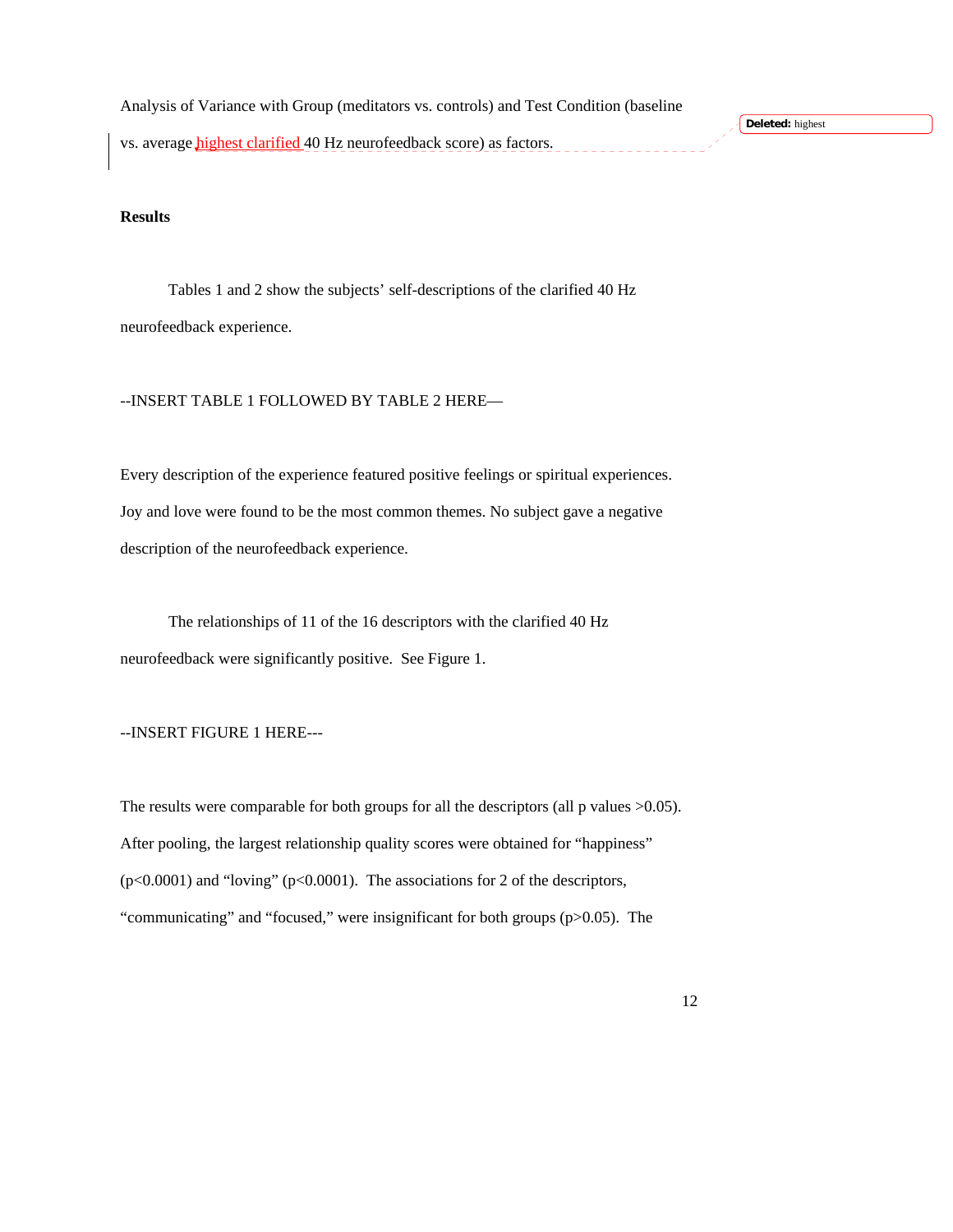relationships for 3 of the descriptors with the clarified 40 Hz neurofeedback were significantly negative, with the largest scores for "stressed" (p<0.0001) and "disappointed" ( $p<0.0001$ ), and comparable for both groups (all p levels  $>0.05$ ). See Figure 2.

### --INSERT FIGURE 2 HERE—

Baseline measurements of the clarified 40 Hz band were indistinguishable for the two groups (p>0.05), averaging 19.25 for the meditators and 19.85 for the controls. See Figure 3. Neureka! values plotted as the dependent variable shown in the figure refers to clarified 40 Hz.

## --INSERT FIGURE 3 HERE--

Both groups succeeded in significantly increasing clarified 40 Hz using neurofeedback in a single session (p<0.002 for Test Condition). The controls averaged a 5.6% increase after cueing by the researcher. However, meditators were much better at this task than controls (p=0.02), and on the average raised their scores 28.6% above baseline, which is over 500% greater than controls.

## **Conclusions**

**Deleted:** clarified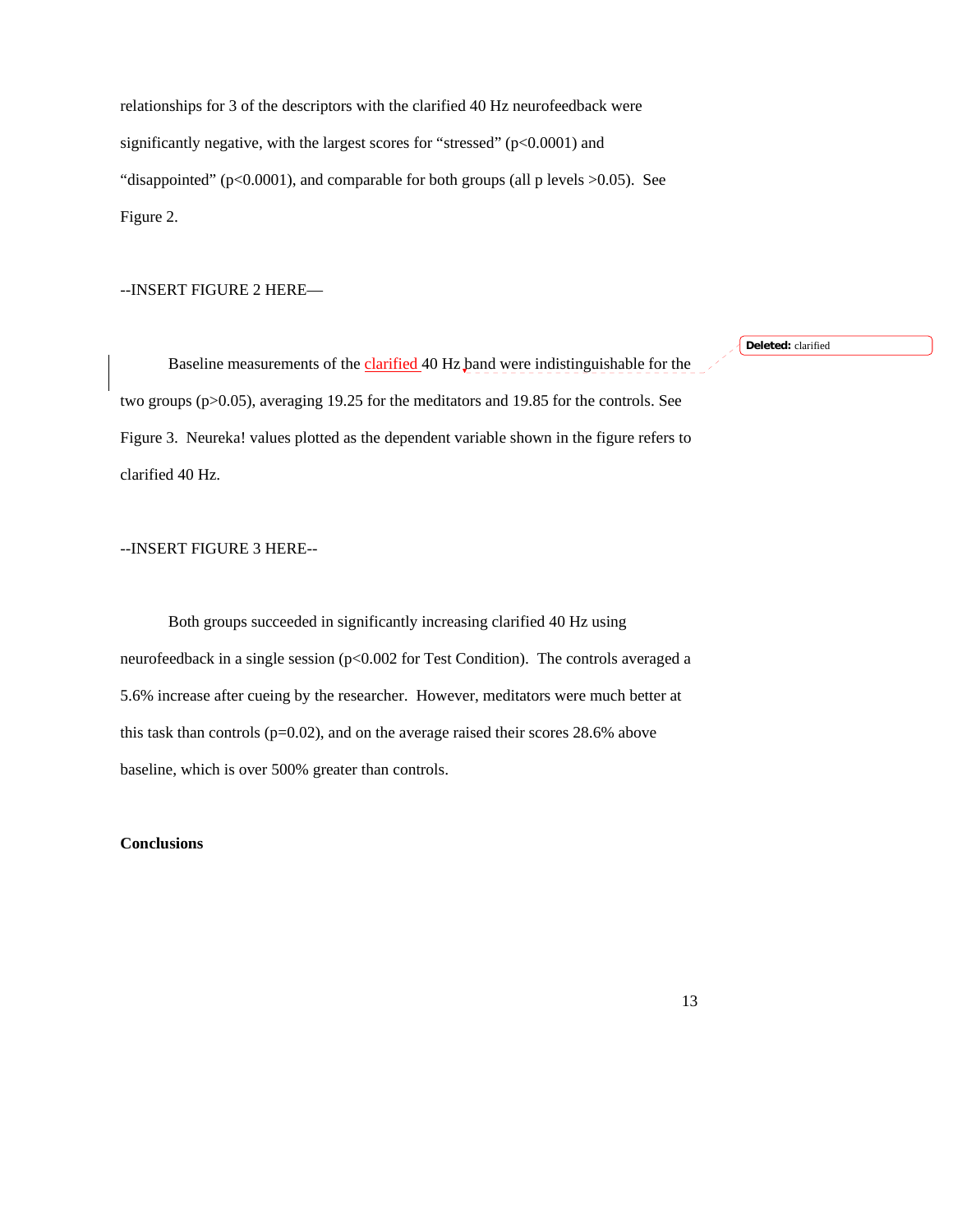The results show that the clarified 40 Hz neurofeedback from the pre-frontal cortical region appears to involve positive emotions of happiness and love, as well as reduced stress, which were discerned by both meditators and nonmeditators. They show that both advanced meditators and nonmeditators were able to perform clarified 40 Hz neurofeedback from the pre-frontal cortical region successfully in a single session, although the meditators were able to increase the amplitude of clarified 40 Hz about 5 times better than nonmeditators using the neurofeedback.

The study suggests that the clarified 40 Hz neurofeedback of the PBHT<sup>TM</sup> is able to give users instantaneous, clear information about their brainwaves associated with positive feelings.

 The data from this small pilot study appear to be robust, since statistical significance was achieved with a small sample. However, this study has limitations. Future studies should increase the duration of the study and sample size. A possible confounder may be the subjects' desire to please the experimenter, who was always present during the sessions, and who may provide a positive social interaction, thus contributing to improving subjects' moods. Thus, another study should be conducted with subjects who use the clarified 40 Hz neurofeedback system by themselves with written instructions.

## **Discussion**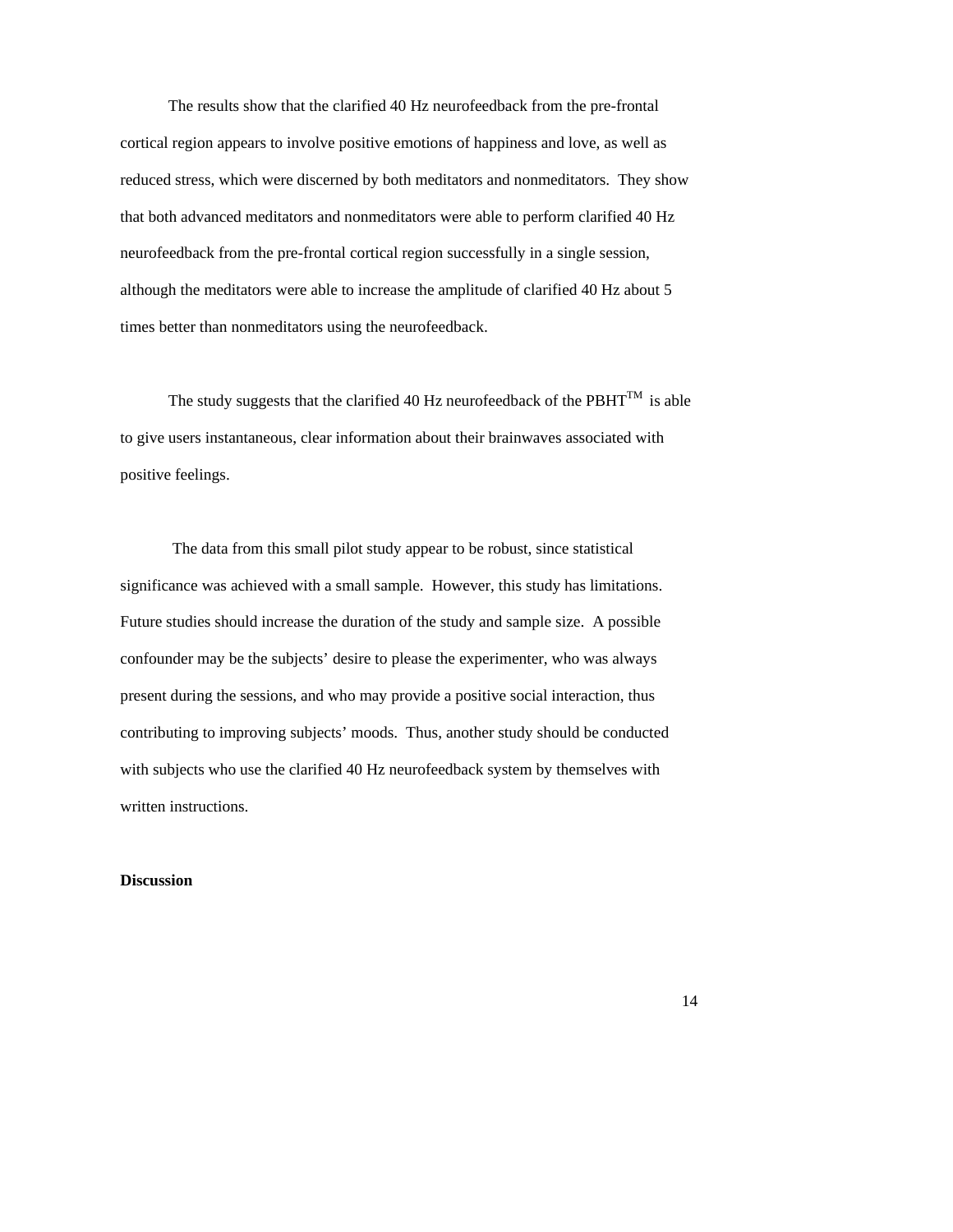Unlike the results observed for Tibetan Buddhist meditators<sup>16</sup>, we did not find greater gamma power at baseline in TM meditators. However TM is a very different type of meditation technique. In addition, meditation research as reported by Alarik Arenander shows that TM is associated with "a great loss of gamma and beta power and the onset of large amplitude, highly coherent and synchronous, widely distributed alpha waves."<sup>[17](#page-16-16)</sup> If gamma is not increased during TM, then it seems paradoxical that advanced TM meditators show an enhanced ability to produce clarified 40 Hz during neurofeedback. However, the clarified gamma (Neureka!) that we measured here has not been observed in previous studies. Secondly, the greater internal awareness and self control found in advanced meditators may improve their performance on tasks in general. Moreover, because meditators enjoy positive feelings of love, compassion, empathy, joy, and equanimity as a result of their practice<sup>[18](#page-16-17)</sup>, it may be that the TM meditators here were able to achieve stronger positive feelings during the task at hand, which produced higher values of clarified 40 Hz due to the correlation observed here. Meditation itself can produce increases in positive qualities such as joy and compassion $19$ .

The results of the study suggest the possibility that brainwave signals associated with feelings of happiness, love, satisfaction, gratitude, awareness, mindfulness, peace, and the absence of stress, may be measureable in the gamma band from the prefrontal cortical region. Although this study did not go so far as to investigate whether clarified 40 Hz neurofeedback training could facilitate positive emotional feelings and/or reduce negative feelings over time, it points to this possibility. Further studies are needed to explore this. If this is found to be the case, then clarified 40 Hz neurofeedback from the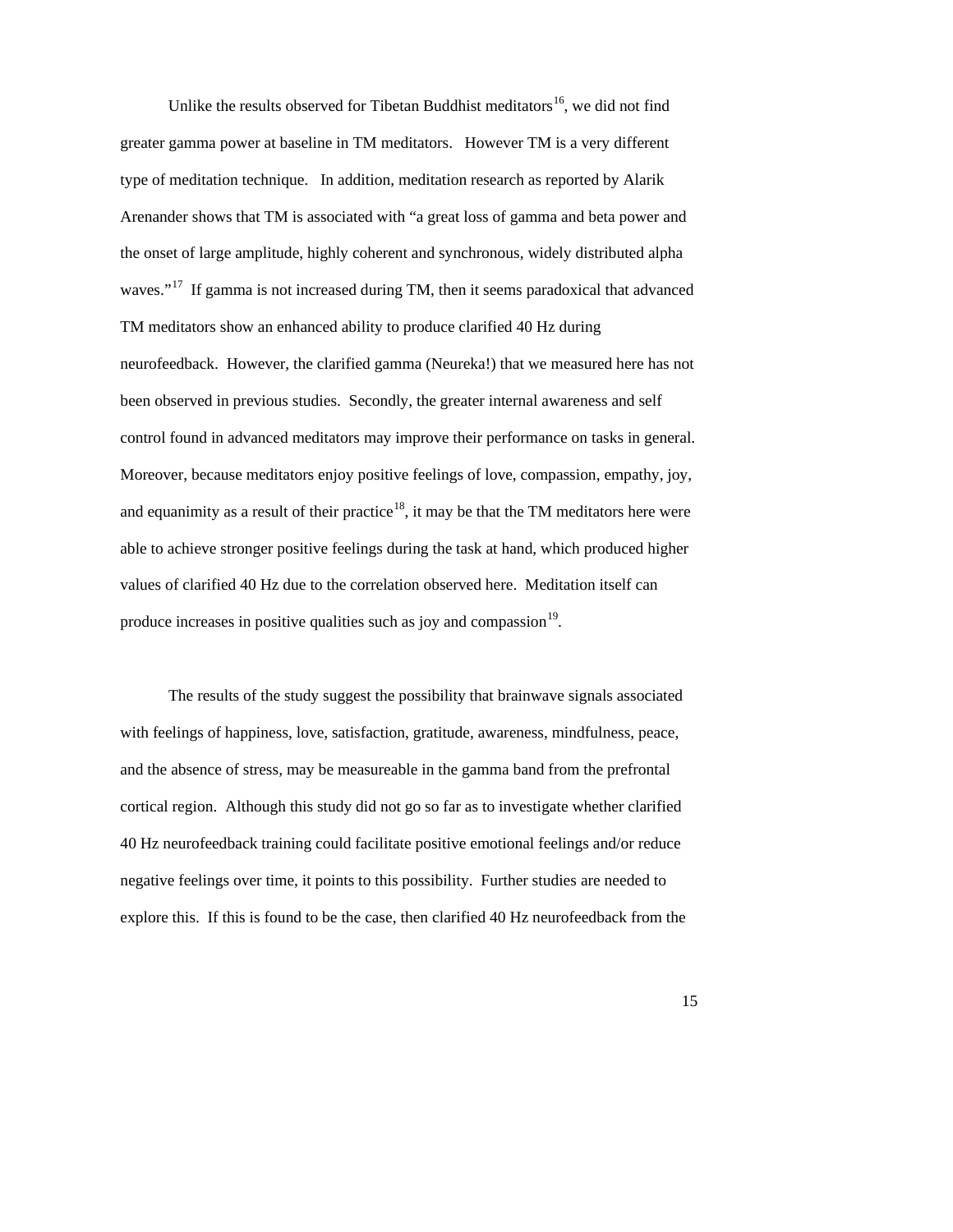pre-frontal cortical region might prove to be important for enhancing health and wellness, because research shows that the effects of positive emotions seem to do more for health than merely counteract or cancel the effects of negative emotions<sup>[20](#page-16-19)</sup>. Positive emotions have been shown to promote better health by boosting the immune system and provide greater resilience to stress. Moreover, emotions can modulate the immune system function through various neuroendocrine pathways, with negative emotions leading to inflammatory biochemical pathways that are causally linked to chronic diseases such as cardiovascular disease and cancer, and positive emotions contributing to anti-inflammatory pathways that are protective<sup>[21](#page-16-20)</sup> <sup>[22](#page-16-21)</sup>.

Further work is called for to investigate whether the clarified 40 Hz neurofeedback of the Peak Brain Happiness  $\text{Trainer}^{\text{TM}}$  can lead to long-term changes in positive emotions with concomitant improved health and well-being in various populations, including patients.

## **Acknowledgments**

We wish to thank Jonathan D. Cowan, Ph.D., for his assistance and helpful advice, as well as the study participants for volunteering their time and effort.

### **Disclosure statement**

The author received the Peak Brain Happiness Trainer from NeuroTek in consideration for performing this study. The author has no competing personal or financial interests.

**Deleted:**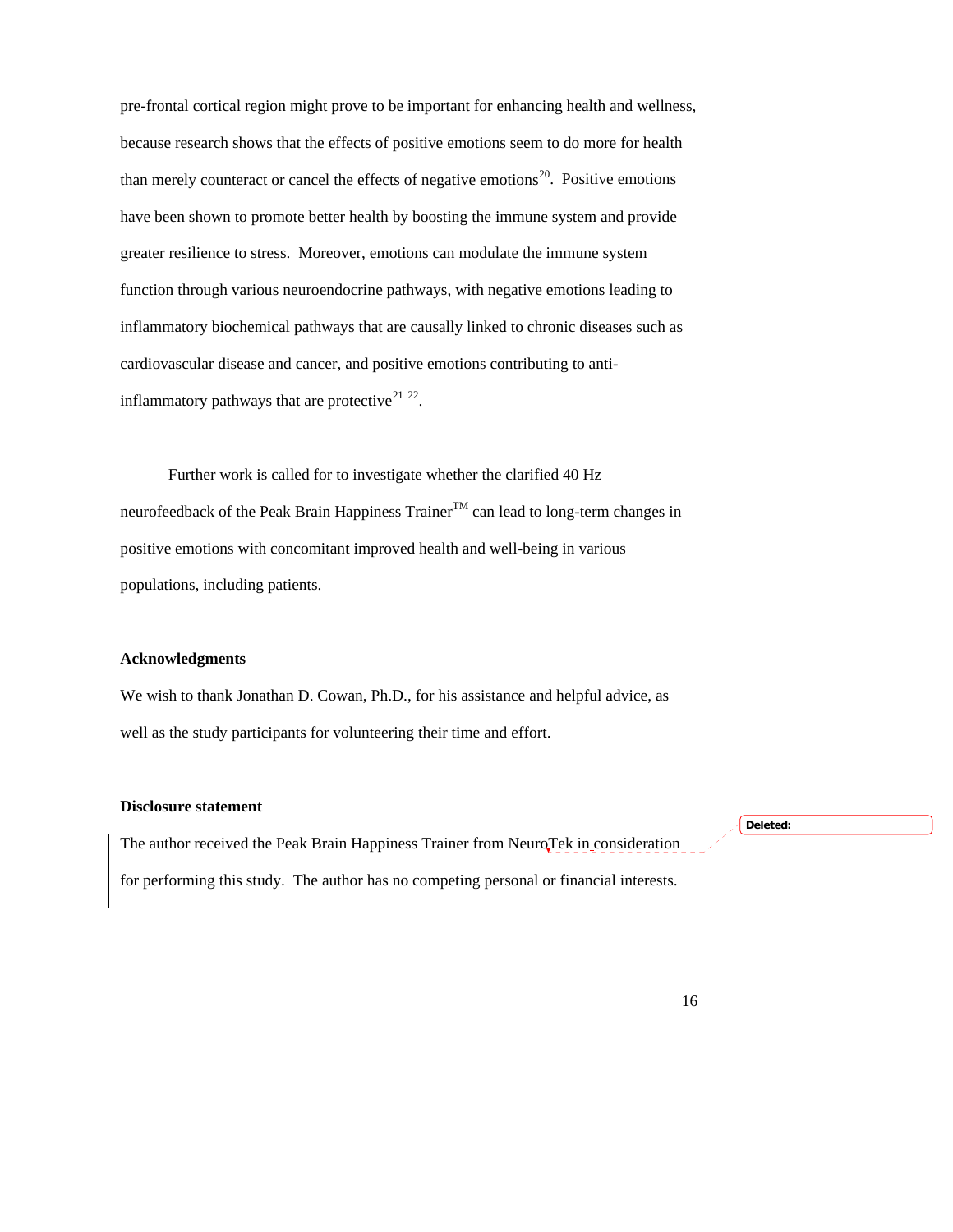#### **References**

<span id="page-16-21"></span><span id="page-16-20"></span><span id="page-16-19"></span><span id="page-16-18"></span><span id="page-16-17"></span><span id="page-16-16"></span><span id="page-16-15"></span><span id="page-16-14"></span><span id="page-16-13"></span><span id="page-16-12"></span><span id="page-16-11"></span><span id="page-16-10"></span><span id="page-16-9"></span><span id="page-16-8"></span><span id="page-16-7"></span><span id="page-16-6"></span><span id="page-16-5"></span><span id="page-16-4"></span><span id="page-16-3"></span><span id="page-16-2"></span><span id="page-16-1"></span><span id="page-16-0"></span> 1 Llinas R., Ribary, U., Contreras, D., & Pedroarena, C. (1998) The neuronal basis for consciousness. Philosophical Society of the Royal Society of London B, 353: 1841-1849. 2 Joliot, M., Ribary, U. and Llinas, R. (1994). Human Oscillatory Brain Activity Near 40 Hertz Coexists With Cognitive Temporal Binding. Proceedings of the National Academy of Sciences, USA 91: 11748-11751. 3 Crick F, Koch, C. 1990. Towards a neurobiological theory of consciousness. Seminars in the Neurosciences 2:263-275. 4 Oakes, T.R., Pizzagalli, D.A., Hendrick, A.M., Horras, K.A., Larson, C.L., Abercrombie, H.C., Schaefer, S.M., Koger, J.V., & Davidson, R.J. (2004). Functional coupling of simultaneous electrical and metabolic activity in the human brain. Human Brain Mapping, 21: 257270. 5 Cowan, J.D. & Albers, S. (2007). Manual for The Peak Achievement Trainer® Neureka! Protocolsä. Goshen, KY: Peak Achievement Training. 6 Pribram KH, Luriia AR (1973). Psychophysiology of the Frontal Lobes. New York: Academic Press. 7 Das, N. N., & Gastaut, H. (1955). Variations de l'activite electrique du cerveau, du coeur et des muscles squellettiques au cours de la meditation et de l'extase yogique. Electroencephalography and Clinical Neurophysiology, Suppl. 6, 211. 8 Banquet, J. P. (1973). Spectral analysis of the EEG in meditation. Electroencephalography and Clinical Neurophysiology, 35: 143. 9 Lutz, A., Greischar, L.L., Rawlings, N., Ricard, M., & Davidson, R.J. (2004): Long-term meditators self-induce high-amplitude gamma synchrony during mental practice. Proceedings ofthe National Academy of Sciences, 101(46): 16369- 16373. 10 Lutz, A., Greischar, L.L., Rawlings, N., Ricard, M., & Davidson, R.J. (2004): Long-term meditators self-induce high-amplitude gamma synchrony during mental practice. Proceedings ofthe National Academy of Sciences, 101(46): 1636916373. 11 Orme-Johnson DW, Haynes CT. (1981) EEG phase coherence, pure consciousness, creativity and TM-Sidhi experiences. Int J Neurosci;13:211–7. 12 Alexander CN, Davies JL, Dixon CA, Dillbeck MC, Oetzel RM, Druker SM, Muehlman JM, Orme-Johnson DW. Growth of higher stages of consciousness: Maharishi's Vedic Psychology of human development. In: Alexander CN, and Langer EJ (eds) Higher Stages of Human Development: Perspectives on Adult Growth (pp. 286-341). New York: Oxford University Press. 13 Hankey A (2006) Studies of advanced stages of meditation in the Tibetan Buddhist and Vedic traditions. I: A comparison of general changes. eCAM 2006; Pages 1-9, www.doi:10.1093/ecam/ne1040 14 Cowan, J.D. (2007): A Brief History of the 40 Hertz Rhythm. Excerpted from Cowan and Albers (2007). http://www.peakachievement.com/40%20Hertz%20History.htm, accessed December 10, 2008 15 Lutz, A., Greischar, L.L., Rawlings, N., Ricard, M., & Davidson, R.J. (2004): Long-term meditators self-induce high-amplitude gamma synchrony during mental practice. Proceedings ofthe National Academy of Sciences, 101(46): 16369 6373. 16Lutz, A., Greischar, L.L., Rawlings, N., Ricard, M., & Davidson, R.J. (2004): Long-term meditators self-induce high-amplitude gamma synchrony during mental practice. Proceedings ofthe National Academy of Sciences, 101(46): 1636916373. 17 Arenander A (2008). Personal communication (email), Dec 12, 2008. 18 Walsh R (1999). Essential spirituality: The seven central practices. New York: Wiley. 19 Shapiro SL and Walsh R. The art and science of meditation. (2007) In: Serlin IA (ed). Whole Person Healthcare, Volume 2. Westport, CT; Praeger. Chapter 8:172. 20 Chesney MA, Darbes LA, Hoerster K, et al. (2005) Positive emotions: Exploring the other hemisphere in behavioral medicine. International Journal of Behavioral Medicine 12(2); 50-58. 21 Gidron Y, Ronson A (2008) Psychosocial factors, biological mediators, and cancer prognosis: a new look at an old story. Curr Opin Oncol 2008 Jul;20(4):386-92. 22 Rosenkranz MA (2007) Substance P at the nexus of mind and body in chronic inflammation and affective disorders. Psychol Bull 2007 Nov;133(6):1007-37.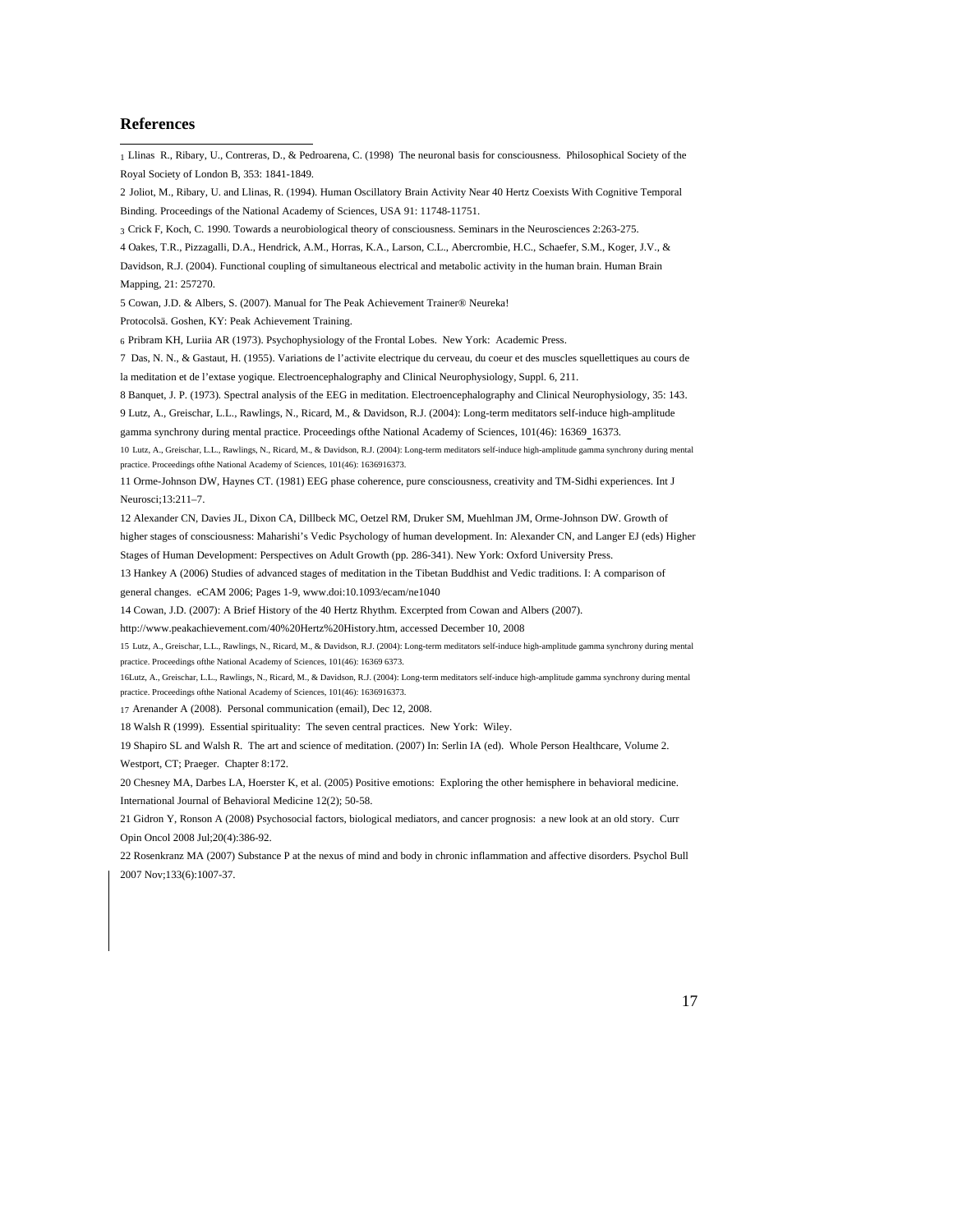





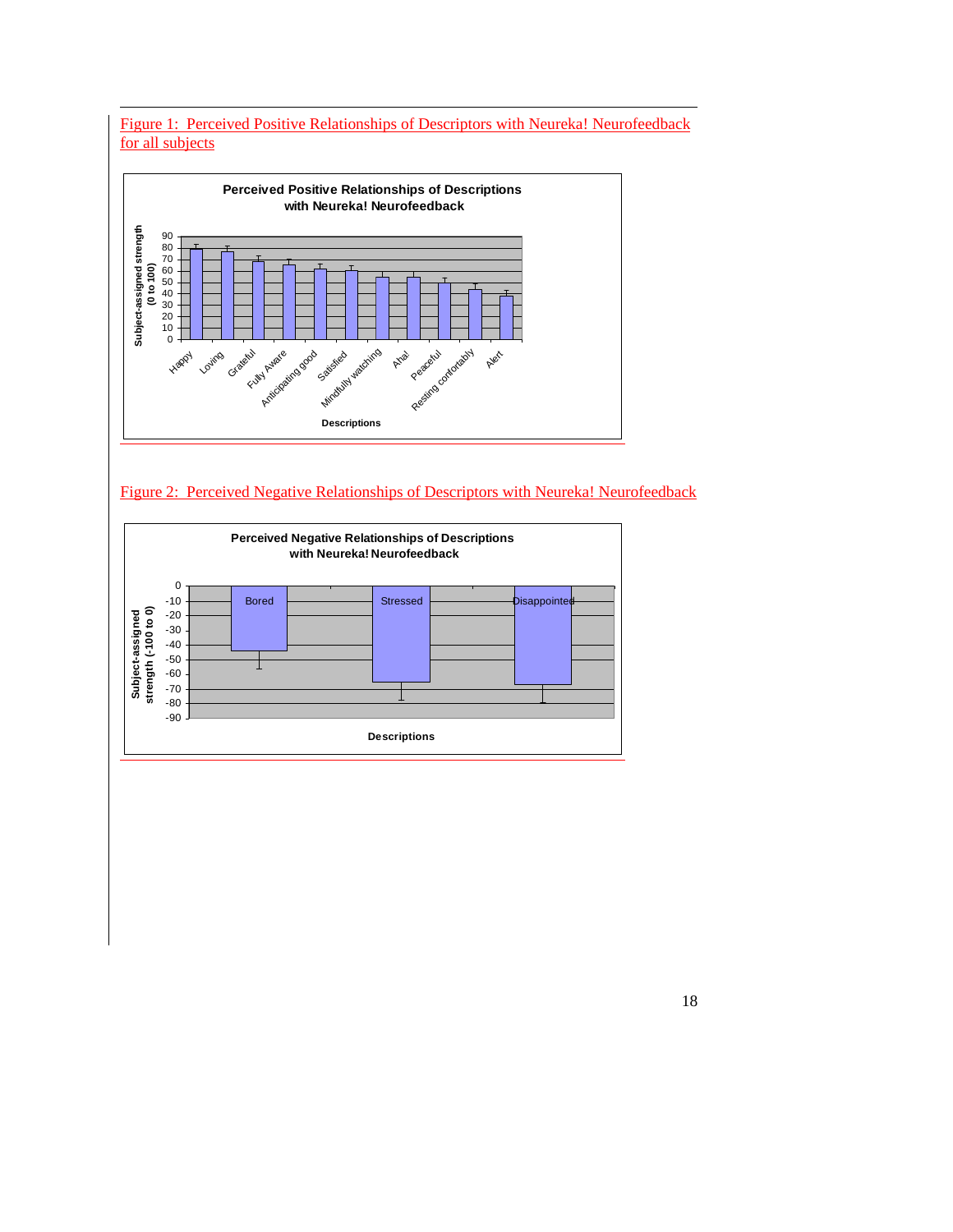Figure 3: Comparison of Transcendental Meditators' and Controls' Neureka! Scores During Baseline and with Neurofeedback



Table 1: Subject self-descriptions of Neureka! (clarified 40 Hz EEG) experience from pre-frontal cortical region of nonmeditators

Detachment from myself; trust in something bigger.

Letting something higher come into my consciousness; not trying from the ego

Joy; bliss; connection with the angelic realm

l

Alert; focused on something new; being in the moment

Warmth from my heart chakra and the bottom of my feet; thinking of people I love,

including love for those who have passed on

Curiosity; enthusiasm; joy; novelty of experience